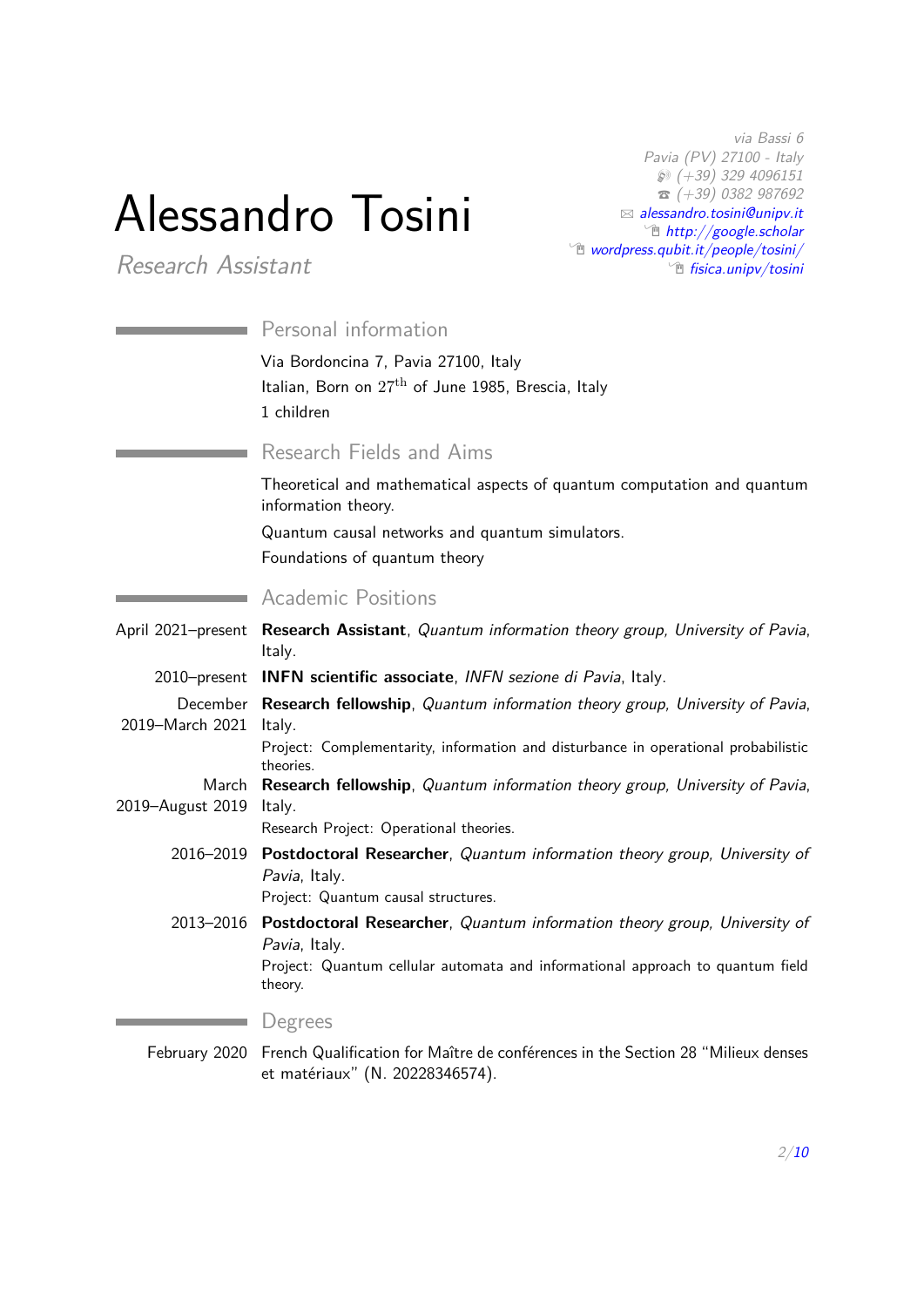- 2009–2013 **PhD in Theoretical Physics**, *University of Pavia*, Italy. Thesis title: *A quantum cellular automata framework for quantum fields dynamics*. Supervisor: Prof. G. M. D'Ariano. Thesis evaluated positively by the external referees Prof. Dr. G. Amelino Camelia and Prof. João Magueijo.
- June 2011 11th **Canadian School on Quantum Information**, *Sherbrooke University*, Canada, Final exam evaluation: A+.
- 2007–2009 **M.Sc. in Theoretical Physics**, *University of Pavia*, Italy, *110 and honors*. Thesis title: *Probabilistic theories as models for exploring operational axiomatizations of quantum mechanics*. Supervisor: Professor G. M. D'Ariano.
- 2004–2007 **B. Sc. in Physics**, *University of Pavia*, Italy, *110 and honors*. Thesis title: *Distributional solutions of the Schrödinger equation and their asymptotic behavior* Supervisor: Prof. F. Capuzzi.

#### Supervisions and teaching activities

Thesis supervisions and co-supervisions

- 2022-ongoing D. Rolino, Master thesis, University of Pavia, Italy.
	- 2021 L. Giannelli, University School for Advanced Studies IUSS Pavia, Italy, thesis title: *Entanglement and bit commitment.*
	- 2020 L. Giannelli, Master thesis, University of Pavia, Italy, thesis title: *Bit commitment in operational probabilistic theories*.
	- 2019 M. Lugli, Master thesis, University of Pavia, Italy, thesis title: *State discrimination in fermionic theory*.
	- 2018 L. Giannelli, Bachelor thesis, University of Pavia, Italy, thesis title: *Information* disturbance trade-offs in quantum theory.
	- 2017 M. Lugli, Bachelor thesis, University of Pavia, Italy, thesis title: *mass and proper time as conjugated observables*.
	- 2014 N. Mosco, Master thesis, University of Pavia, Italy, thesis title: *Exact solutions of the weyl and dirac quantum cellular automaton*.
	- 2014 M. Erba, Master thesis, University of Pavia, Italy, thesis title: *Non-abelian quantum walks and renormalization*.

Teaching

- 2022 Chair of "Advanced topics in quantum computation", Phd level course (PhD in Physics and Physics of Quantum Technologies), University of Pavia, Italy.
- 2017–2019 Assistant for the course of Physics, undergraduate course in Biology, University of Pavia, Italy
- 2013–2019 Assistant for the course of Electromagnetism, undergraduate course in Mathematics, University of Pavia, Italy
- 2013–2016 Assistant for the course of Physics, undergraduate course in Biology, University of Pavia, Italy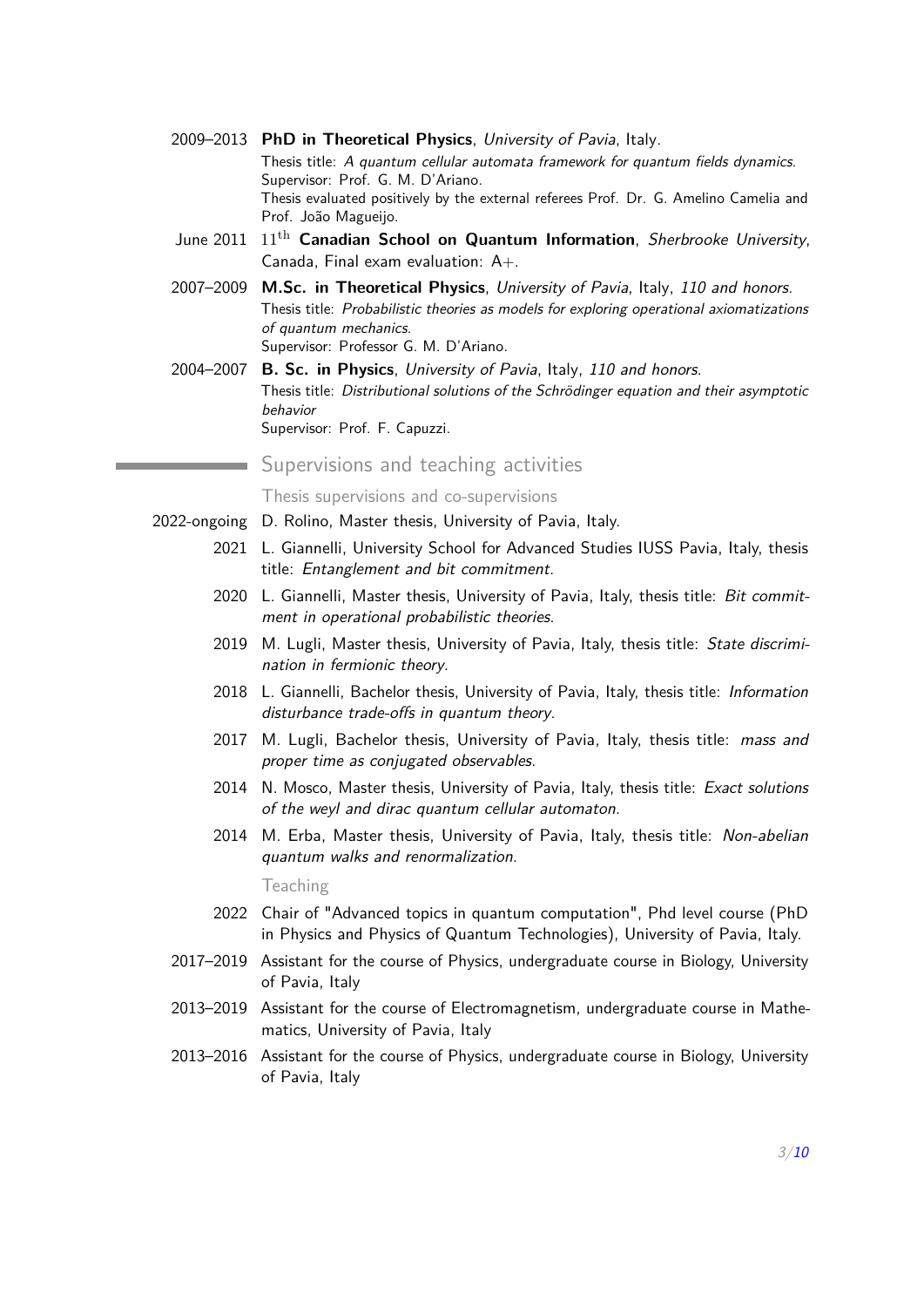#### 2011–2013 Assistant for the course of Physics, undergraduate course in Medicine, University of Pavia, Italy

Scientific production and scientific activities

Editorial board

- *•* Editor of the Special Issue on "Symmetries in Quantum Information: Fundamental Aspects and Applications" published in journal Symmetry [link.](https://www.mdpi.com/journal/symmetry/special_issues/symmetries_quantum_information_fundamental_aspects_and_applications)
- *•* Since 2021 part of the topic board of Symmetry [link.](https://www.mdpi.com/journal/symmetry/topical_advisory_panel)
- *•* Editor of the Special Issue on "Quantum Cellular Automata and Quantum Walks" published in journal Condensed Matter [link.](http://www.mdpi.com/journal/condensedmatter/special_issues/QCAQW)

Publications

m.

*•* More than 24 articles in international-level refereed journals.

Conferences attendance and organization

- *•* More than 22 talks (including 7 invited talks) at international-level refereed conferences.
- *•* Organizer of the "Quantum Foundations Workshop", June 21-22, 2016, University of Pavia, Italy [link.](http://oldsite.qubit.it/upcoming/locandine/program.pdf)

Reviewer for international journals

*•* Phys. Rev. Lett., Phys. Rev. A, Proc. Roy. Soc., IOP New J. of Phys., J. Phys. A, IEEE Transactions on Cybernetics, QINP, Entropy, ROMP, Symmetry, FOOP, others.

Selected research invitations

*•* December 2015, Centre for Quantum Technologies, National University of Singapore, Singapore. Host: Prof. Vlatko Vedral.

#### Collaborative networks and projects

- 2020-present **The observer: an operational theoretical approach**, *Silicon Valley Community Foundation Research Project ID#2020-214365*, I was member of the research team (and contributed to the submission of the proposal).
	- 2016-2019 **Quantum Causal Structures**, *Templeton Foundation Research Project ID#60609*, I was member of the research team (and contributed to the submission of the proposal).
	- 2013-2016 **A Quantum-Digital Universe**, *Templeton Foundation Research Project ID#43796*, I was member of the research team (and contributed to the submission of the proposal).

Scientific dissemination

- *•* Ten days physics for teenagers 2020, University of Pavia: seminar with title "From Turing machine to quantum computer" (2020).
- *•* European Research Night 2019: activity and presentation on"Physics and mathematics of bubble soap" (2019).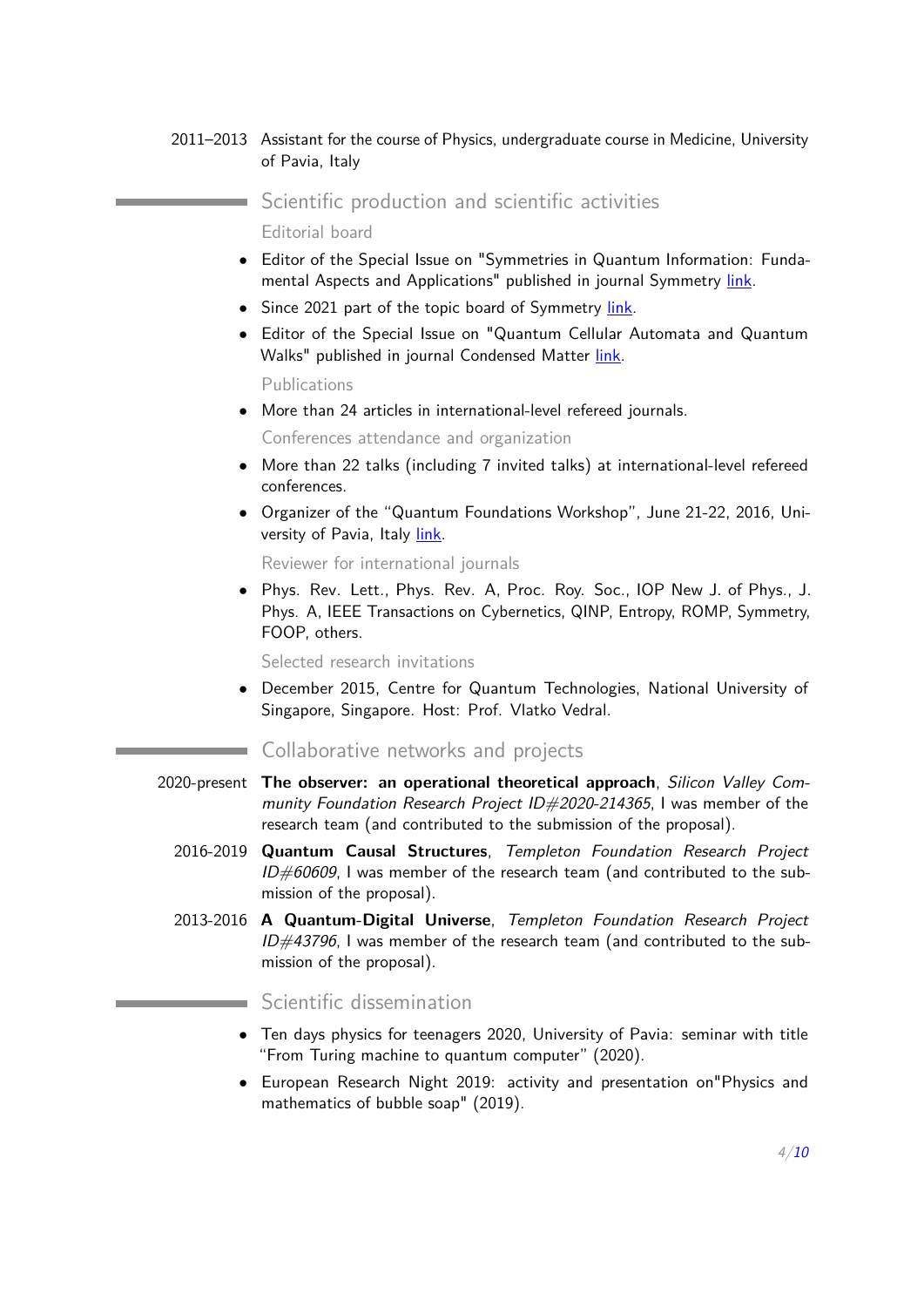- *•* Orientation to undergraduate students in Physics, University of Pavia: seminar with title "The quantum imitation game" (2019).
- Member of the scientific staff for the event "Physics and mathematics of bubble soap" at the cultural club "Circolo Via d'acqua", Pavia, Italy (2019) .
- *•* Invited colloquium on "Quantum computation" at Sia S.p.a., Milan, Italy (2017)
- *•* Reception and orientation of high school students: seminar on "Quantum information theory" (2013).

#### Major contributions

**Quantum walks and quantum cellular automata simulators**, Quantum simulators allow to analyse physical that cannot be simulated by classical computer due to their exponential complexity. I developed quantum causal networks for the simulations of quantum field theories. The causal network architecture is that of quantum walks for free particles simulation, and of quantum cellular automata for interacting fields. My main results are i) A quantum walk formulation of free quantum field theory, including a combinatorial discrete path-integral for quantum walks and an impossibility theorem for scalar fields (local one-dimensional system) on abelian (e.g. square) lattices; ii) The analytical solution of a quantum cellular automaton model for the four-fermion interaction, showing for the first time the features of discrete time particles scattering and bound states formation; iii) The proof that, despite the discreteness of the quantum network, the symmetry of the automaton operator corresponds to a non-linear version of the usual continuous spacetime Lorentz symmetry, which is indeed obtained in the continuum limit.

**Fermionic quantum computation**, A long-standing issue is the simulation of fermionic systems by a quantum computer. Indeed the operators describing two separated fermions anti-commute, while operators on two different qubits commute. Accordingly, if qubits are used to simulate fermions, local operations on qubits become non local on fermions and vice-versa. This prevents from a simple understanding of the informational features of fermions as carriers of information. I introduced a consistent information theory having fermions as elementary systems and studied extensively its computational properties and performances in informational tasks. The parity super-selection rule, which follows from the anti-commuting fermionic algebra and forbids the superposition of states with an even and an odd number of particles, has been understood in computational terms and derived from the locality of fermionic quantum operations. Fermionic entanglement and local operations and classical communication (LOCC) state discrimination protocols have been characterized.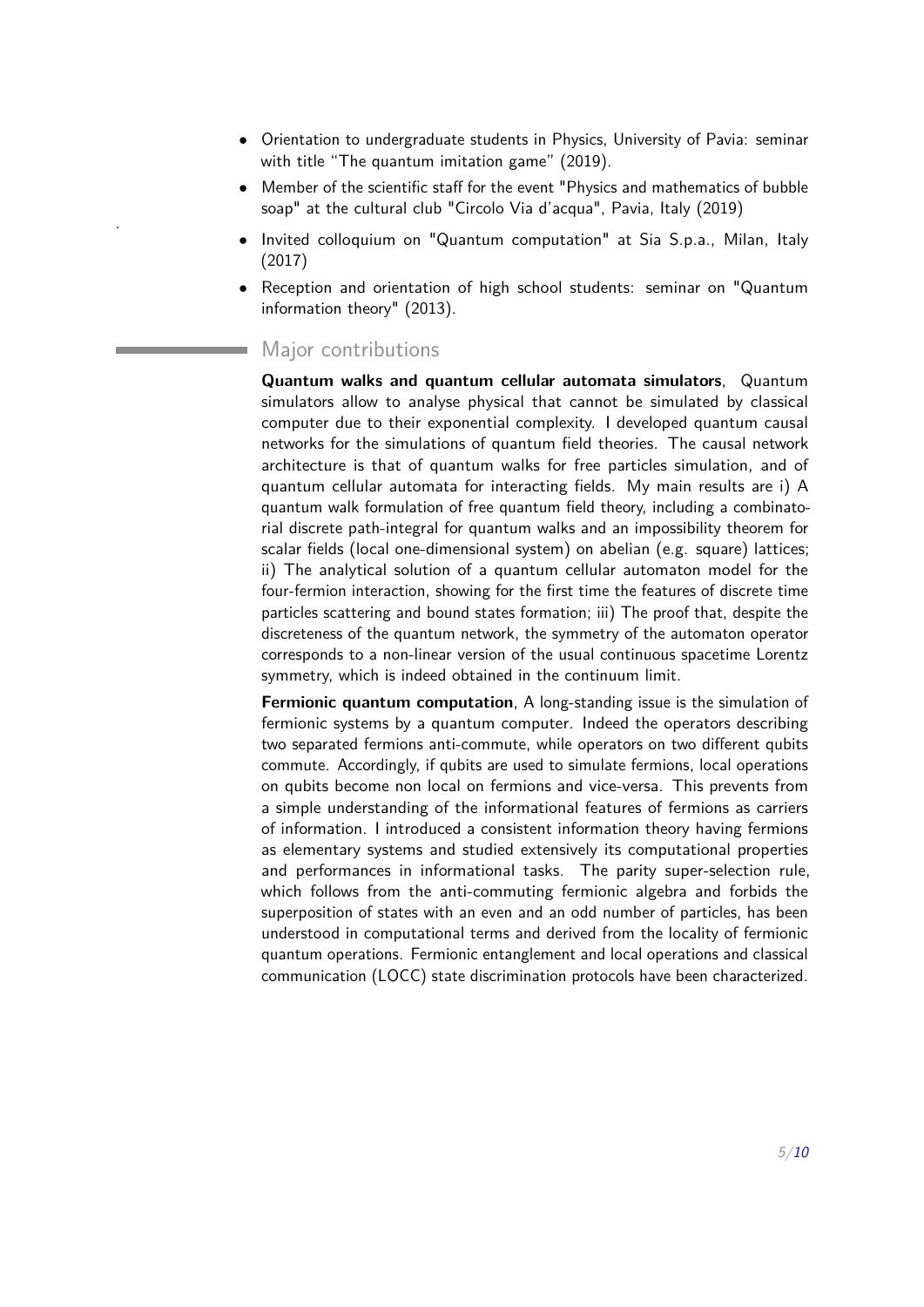**Quantum correlations**, A characteristic trait of an information theory are the correlations it allows in relation to the causal structure of spacetime. A main tenet is the no-signaling principle, saying that spacelike correlations must not propagate any information. However, this does not single out quantum entanglement, since there exist correlations stronger than the quantum ones but still no-signaling. I provided one of the first formalization of an information theory with those strong correlations, showing that stronger than quantum correlations lead to several weaknesses with respect to entanglement, such as the impossibility of teleportation. I also proved that any approach to characterize quantum theory based only on spacelike correlations is incomplete, unless it also takes into account timelike correlations. To describe quantum timelike correlations we introduced the "no-hypersignaling" criterion: any input/output correlation obtained by a composite system should also be obtainable by independently transmitting its constituents.

**Structure theorems for quantum information-disturbance trade-off and quantum incompatibility**, I gave an original proof of the quantum noinformation without disturbance relation, the core feature at the basis of Heisenberg uncertainty relations. No-information without disturbance theorem has been considered as a characteristic quantum trait. Instead, it is shown that this feature can be exhibited in the absence of most of the features of quantum theory. A structure theorem showing that the set of states of any theory is in block form, were the information encoded inside each block cannot be obtained without disturbance, while the information on "which is the block?" can be read without disturbance. I also proved that the only systems that allow to extract any information without disturbance are classical systems. More recently I formalized two notions for characterizing the compatibility of devices (parallel and sequential simulability of devices) of any information theory, leading to insights on the structure of the theory based on its degree of incompatibility.

**Data-driven inference of quantum devices**, Conventional quantum tomography aims at the reconstruction of an unknown device from the statistics collected in a sequence of experimental trials via a known and trusted input. We introduced an alternative procedure for the inference of an unknown quantum device that only requires the analysis of the bare outcome distributions: the source could, for example, emit a different unknown input at each run of the experiment. We introduced data-driven inference as a protocol that, given a set of experimental data, infers the quantum device which is, i) consistent with the data, and, ii) maximally noncommittal.

#### Computer skills

OS Unix, Mac-OS, Windows

Programming Pascal (high-school), Perl (B. Sc), C/C++ (B. Sc), KT<sub>E</sub>X, HTML languages Software Wolfram Mathematica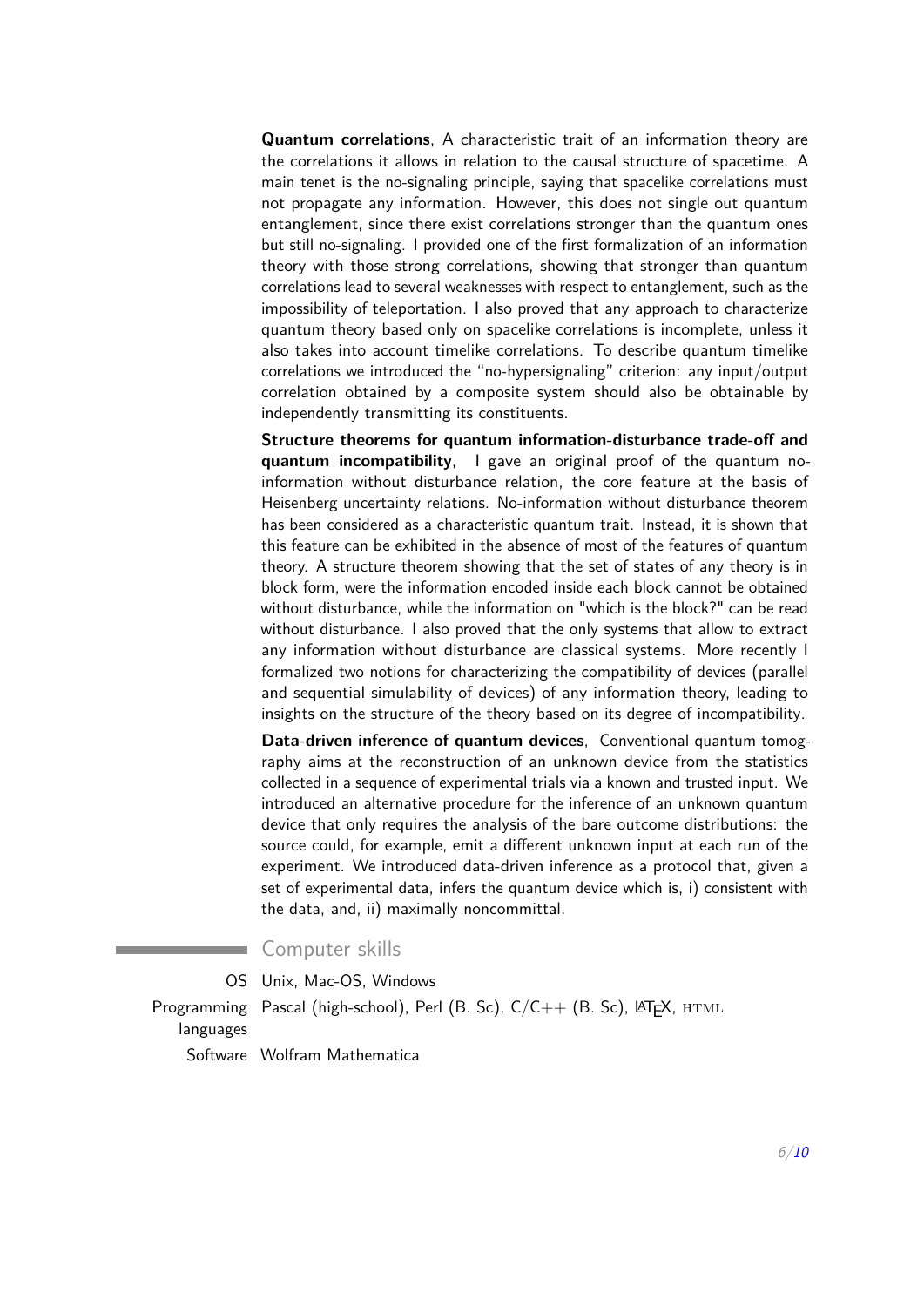#### Languages

## Italian Native language

English Advanced

List of presentations at conferences and workshops

Invited talks and seminars

- September Workshop on Quantum Information, Computation, and Foundation (online), 13-17, 2021 Kyoto, Japan, *"Incompatibility of instruments in operational probabilistic theories"* June Invited seminar (online), Bratislava, Slovakia, *"information and disturbance in* 4, 2021 *operational probabilistic theories"* September Workshop on Quantum Information, Computation, and Foundation (online), 14-18, 2020 Kyoto, Japan, *"information and disturbance in operational probabilistic theories"* July Is quantum theory exact? The quest for the spin-statistics connection violation 2-5, 2018 and related items, Frascati, Italy, *"No-hypersignaling principle"* November Workshop Quantum Foundations: New frontiers in testing quantum mechanics 29-December 1, from underground to the space, Frascati, Italy, *"The Thirring quantum cellular* 2017 *automaton"* June Quantum Simulation Models Workshop, Marseille, France, *"The Hubbard* 12, 2017 *Fermionic quantum walk"* March Seminar on quantum computation, Sia S.p.a., Milan, Italy, *"Computer quantis-*20, 2017 *tico"* December Visit at the Centre for Quantum Technology, National University of Singa-6-13, 2015 pore, Singapore, *"The Fermionic quantum theory and the Hubbard Fermionic quantum walk"* Selected talks at international-level conferences July Quantum Causal Structures, Oxford, United Kingdom, *"Information and dis-*10-14, 2019 *turbance in a physical theory"* June 16th International Conference on Quantum Physics and Logic, Chapman Uni-10-14, 2019 versity, Orange, CA, United States, *"Information and disturbance in a physical theory"* June 16th International Conference on Quantum Physics and Logic, Chapman Uni-10-14, 2019 versity, Orange, CA, United States, *"Data-Driven Inference, Reconstruction, and Observational Completeness of Quantum Devices"* May Quantum 2019, Turin, Italy,*"Thirring quantum cellular automaton"* 24-June 1, 2019 July 14th Biennial Conference on Quantum Structures, Kazan, Russia, *"No-*16-20, 2018 *Hypersignaling Principle"*
	- July 14th International Conference on Quantum Physics and Logic, Nijmegen, The 3-7, 2017 Netherlands, *"No-Hypersignaling as a Physical Principle"*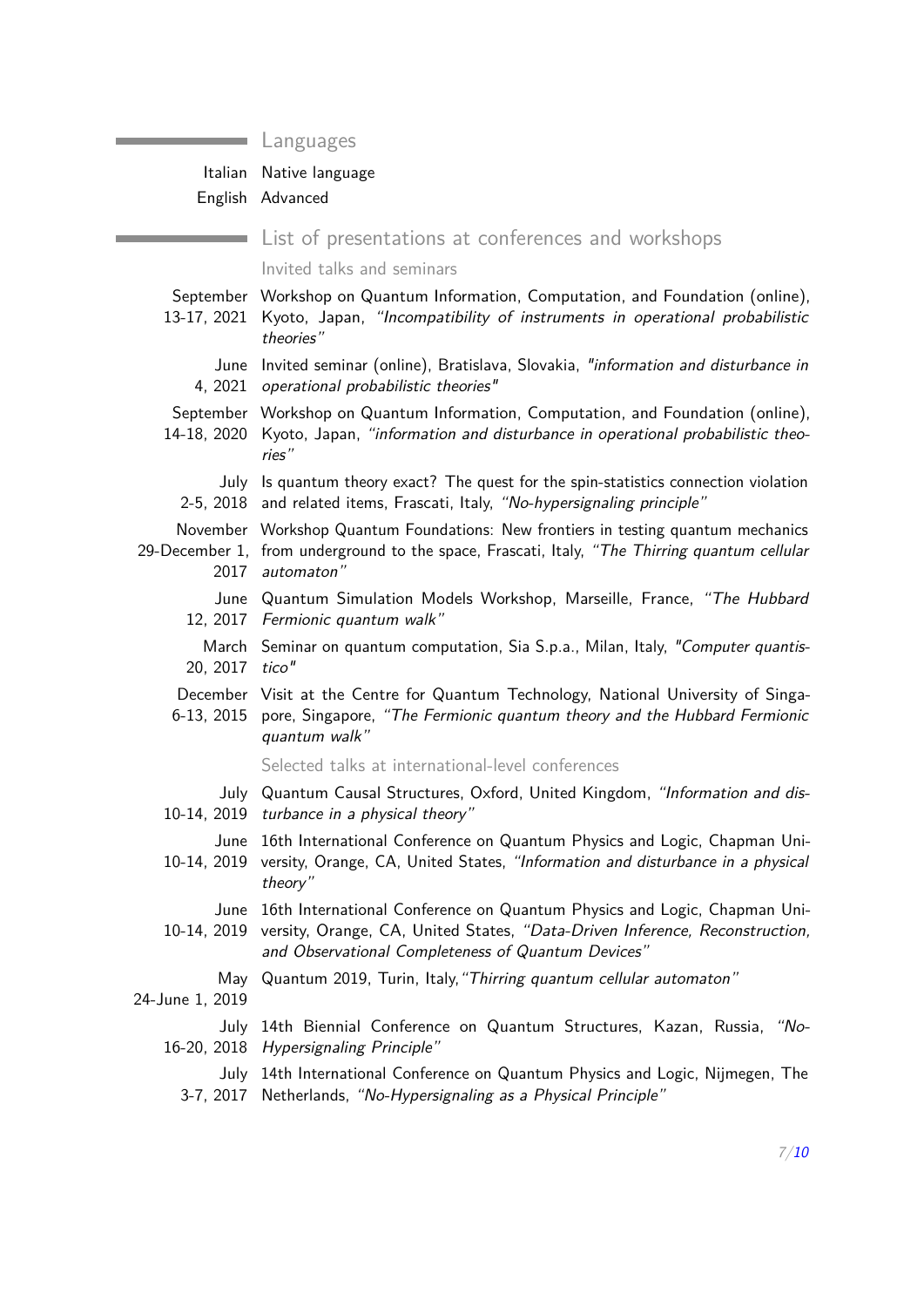|             | July Conference Quantum Algebras, Quantum Integrable Models and Quantum<br>11-15, 2016 Information, The Lovén Centre Kristineberg, Sveden, "The Hubbard Fermionic<br>quantum walk"                       |
|-------------|----------------------------------------------------------------------------------------------------------------------------------------------------------------------------------------------------------|
|             | November Workshop of quantum Simulation and Quantum Walks, Yokohama National<br>16-18, 2015 University, Japan, "Quantum walks without coin: the role of the lattice in<br>determining the walk dynamics" |
| 13-17, 2015 | July 12th International Workshop on Quantum Physics and Logic, Oxford, United<br>Kingdom, "Fermionic quantum theory and superselection rules for operational<br>probabilistic theories"                  |
| 15-17, 2015 | June 47 Symposium on Mathematical Physics, Torun, Poland, "Quantum walks<br>without coin: the role of the lattice in determining the walk dynamics"                                                      |
|             | September Seventh International Workshop DICE2014, Castiglioncello, Italy, "Discrete<br>15-19, 2014 path integral solution for Dirac and Weyl quantum cellular automata"                                 |
|             | July Frontiers of Fundamental Physics 14, Marseille, France, "Informational features<br>15-18, 2014 of Fermionic systems"                                                                                |
|             | June 11th Central European Quantum Information Processing Workshop, Zno-<br>5-8, 2014 jmo, Czech Republic, "The Feynman problem and Fermionic entanglement:<br>Fermionic theory versus qubit theory"     |
|             | February Meeting on Relativistic Quantum Walks, Université de Grenoble, France, "The<br>6-7, 2014 Fermionic Quantum theory"                                                                              |
|             | Other presentations                                                                                                                                                                                      |
|             | June 8th Canadian Student Conference on Quantum Information, Sherbrooke Uni-<br>16-17, 2011 versity, Canada, "Probabilistic toy theories"                                                                |
|             | May Conceptual Foundations and Foils for Quantum Information Processing, Perime-<br>9-13, 2011 ter Institute, Waterloo Canada, "Probabilistic toy theories"                                              |

### **List of publications**

Google Scholar: <https://scholar.google.it/citations?user=plDs520AAAAJ> ORCID: <https://orcid.org/0000-0001-8599-4427>

In the following the full list of publications, including papers on leading journals as Phys. Rev. Lett. and Quantum.

#### Submitted

1. Paolo Perinotti, Alessandro Tosini, Leonardo Vaglini, *Shannon theory beyond quantum: information content of a source*, arXiv:2112.12689 (2021)

#### In press – Peer reviewed

2. Paolo Perinotti, Alessandro Tosini, Leonardo Vaglini, *Shannon theory for quantum systems and beyond: information compression for fermions*, contribution in Springer/Nature book (2022)

#### Published – Peer reviewed

- 3. Matteo Lugli, Paolo Perinotti, Alessandro Tosini, *Unambiguous discrimination of fermionic states through local operations and classical communication*, Phys. Rev. A **103**:012416 (2021)
- 4. Michele Dall'Arno, Francesco Buscemi, Alessandro Bisio, Alessandro Tosini, *Data-Driven Inference, Reconstruction, and Observational Completeness of Quantum Devices*, Phys. Rev. A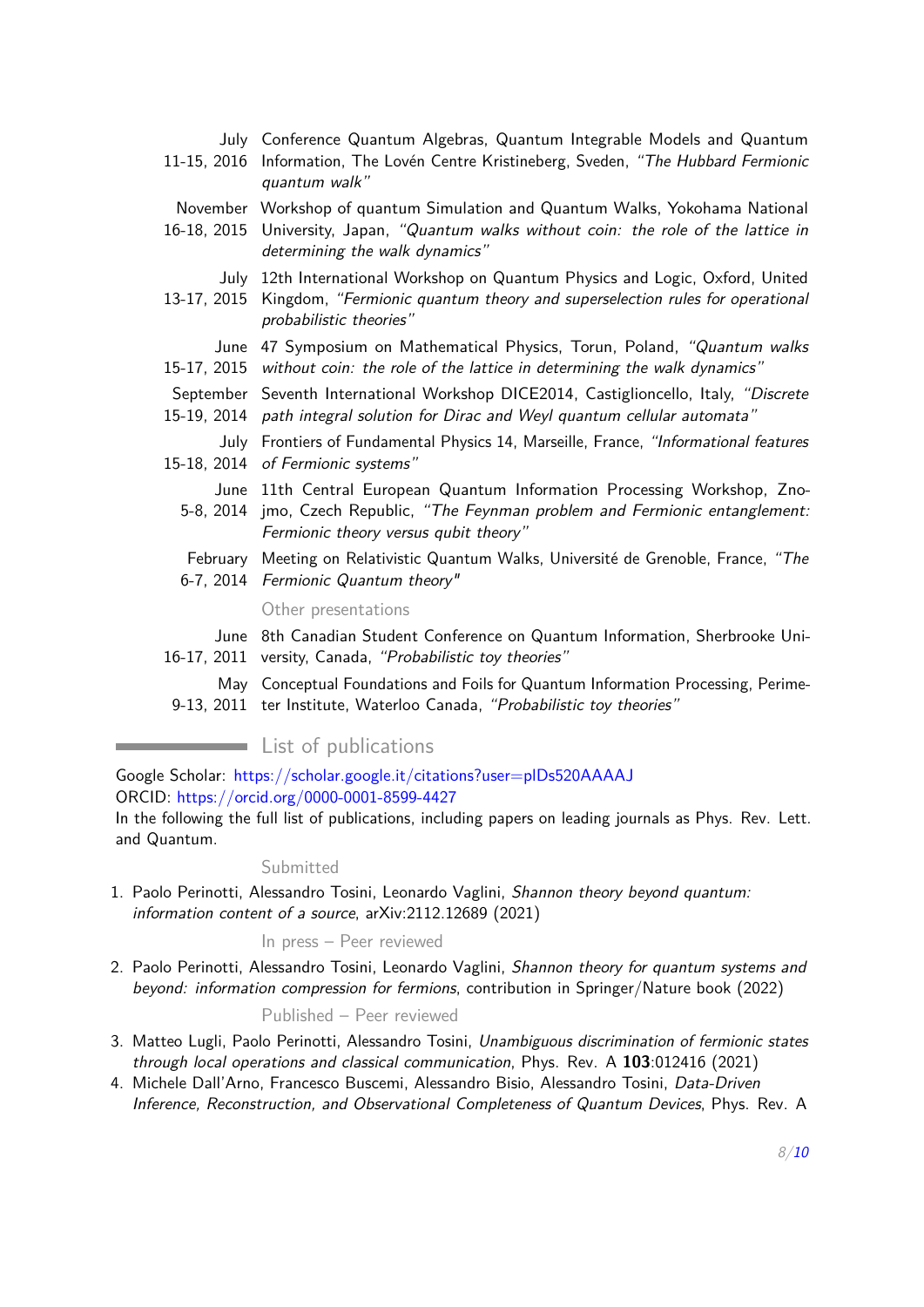**102**, 062407 (2020)

- 5. G. M. D'Ariano, P. Perinotti, A. Tosini, *Information and disturbance in operational probabilistic theories*, Quantum **4**, 363 (2020)
- 6. M. Lugli, P. Perinotti, A. Tosini, *Fermionic state discrimination by local operations and classical communication*, Phys. Rev. Lett. **125**, 110403 (2020)
- 7. Alessandro Bisio, Giacomo Mauro D'Ariano, Nicola Mosco, Paolo Perinotti, Alessandro Tosini, *Solutions of a Two-Particle Interacting Quantum Walk*, Entropy **20**(6), 435 (2018)
- 8. Alessandro Bisio, Giacomo Mauro D'Ariano, Paolo Perinotti, Alessandro Tosini, *Thirring quantum cellular automaton*, Phys. Rev. A **97**, 032132 (2018)
- 9. Giacomo Mauro D'Ariano, Nicola Mosco, Paolo Perinotti, Alessandro Tosini, *Path-sum solution of the Weyl quantum walk in 3+1*, Philosophical Transactions A **375**, 2106 (2017)
- 10. Michele Dall'Arno, Sarah Brandsen, Alessandro Tosini, Francesco Buscemi, Vlatko Vedral, *No-hypersignaling principle*, Phys. Rev. Lett. **119**, 020401 (2017)
- 11. Giacomo Mauro D'Ariano, Marco Erba, Paolo Perinotti, Alessandro Tosini, *Virtually Abelian quantum walks*, J. Phys. A **50**, 035301 (2017)
- 12. Giacomo Mauro D'Ariano, Nicola Mosco, Paolo Perinotti, Alessandro Tosini, *Discrete Time Dirac Quantum Walk in 3+1 Dimensions*, Entropy **18**, 228 (2016)
- 13. A. Bisio, G. M. D'Ariano, M. Erba, P. Perinotti, A. Tosini, *Quantum walks with a one-dimensional coin*, Phys. Rev. A **93**, 062334 (2016)
- 14. A. Bisio, G. M. D'Ariano, P. Perinotti, A. Tosini, *Free Quantum Field Theory from Quantum Cellular Automata. Derivation of Weyl, Dirac and Maxwell Quantum Cellular Automata*, Foundations of Physics, Volume **45**, Issue 10, pp 1137-1152 (2015)
- 15. A. Bisio, G. M. D'Ariano, P. Perinotti, A. Tosini, *Weyl, Dirac and Maxwell Quantum Cellular Automata. Analytical Solutions and Phenomenological Predictions of the Quantum Cellular Automata Theory of Free Fields*, Foundations of Physics, Volume **45**, Issue 10, pp 1203-1221 (2015)
- 16. A. Bibeau-Delisle, A. Bisio, G. M. D'Ariano, P. Perinotti, A. Tosini, *Doubly special relativity from quantum cellular automata*, EPL **109**, 50003 (2015)
- 17. G. M. D'Ariano, N. Mosco, P. Perinotti, A. Tosini, *Discrete Feynman propagator for the Weyl quantum walk in 2+1 dimensions*, EPL **109**, 40012 (2015)
- 18. A. Bisio, G. M. D'Ariano, A. Tosini, *Quantum field as a quantum cellular automaton: the Dirac free evolution in one dimension*, Annals of Physics **354**, 244 (2015)
- 19. G. M. D'Ariano, N. Mosco, P. Perinotti, A. Tosini, *Path-integral solution of the one-dimensional Dirac quantum cellular automaton*, Phys. Lett. A **378**, 3165 (2014)
- 20. G. M. D'Ariano, F. Manessi, P. Perinotti, A. Tosini, *The Feynman problem and fermionic entanglement: Fermionic theory versus qubit theory*, Int. J. Mod Phys. A **17**, 1430025 (2014)
- 21. G. M. D'Ariano, F. Manessi, P. Perinotti, A. Tosini, *Fermionic computation is non-local tomographic and violates monogamy of entanglement*, EPL **107**, 20009 (2014)
- 22. A. Bisio, G. M. D'Ariano, A. Tosini, *Dirac quantum cellular automaton in one dimension: Zitterbewegung and scattering from potential*, Phys. Rev A **88**, 032301 (2013)
- 23. A. Tosini, *A Quantum Cellular Automata Framework for Quantum Fields Dynamics*, Scientifica Acta 7, No. 1, Ph 21-30 (2013)
- 24. G. M. D'Ariano, A. Tosini, *Emergence of space-time from topologically homogeneous causal networks*, Studies in History and Philosophy of Modern Physics **44**, 294 (2013)
- <span id="page-7-0"></span>25. G. M. D'Ariano, A. Tosini, *Testing axioms for quantum theory on probabilistic toy-theories*, Quant. Inf. Proc. **9**, 95-141 (2010)